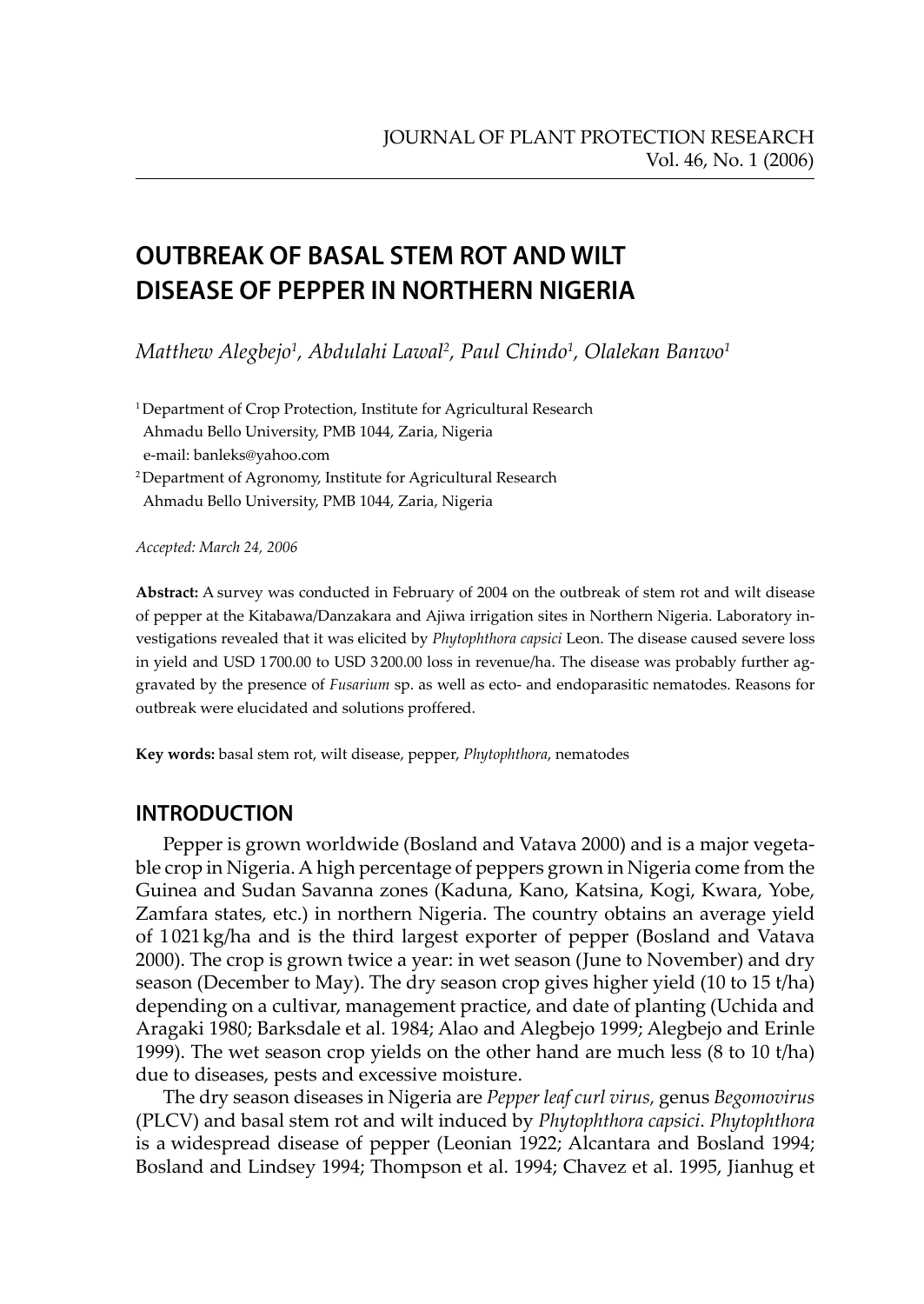al. 1998; Ristaino and Johnson 1999). It was first reported in northern Nigeria in 1984 at Ajiwa irrigation site (Erinle 1990). Other limited occurrences were at Kaita or Abdulawa irrigation site, Wudil/Jakarande, Maigana and Birnin Gwari, all in northern Nigeria (Alao and Alegbejo 1999).

A report was delivered to the Director of Institute for Agricultural Research (IAR), Samaru, Zaria, Nigeria informing him of a serious outbreak of wilt disease on pepper at Kitabawa/Danzakara "Fadama" and Ajiwa irrigation sites in northern part of the country. Stems of pepper plants were affected at the level of soil surface, where water-soaked, dark-green lesions developed. They girdled the stem causing plants to wilt and die. Stems were internally discoloured, collapsed, became woody, and irreversible wilt took place. Leaves lost vigour, drooped, but did not fall off from the plant and roots were rotten. External symptoms were not readily seen on fruits but they became desiccated and mummified. Fruits withered but remained attached to the plant. Seeds were brown and shriveled and infested by the fungus. Early infected plants were quickly killed, while laters infected plants showed irreversible wilt. Often, a number of plants in a row or in a roughly circular pattern showed symptoms at the same time. Farmers reported that the disease occurred only at fruiting stage (mid-season when sudden wilt and death occurred). A team of scientists were mandated to visit the site and investigate causal agent(s) of the disease and proffer solutions. This paper reports the investigations carried out on the disease and solutions suggested.

## **MATERIALS AND METHODS**

#### **Survey**

Two sites were surveyed in February 2004: Kitabawa/Danzakara fadama irrigation site and Ajiwa irrigation site both in the Sudan Savanna Ecological Zone. Three farms were visited at the Kitabawa/Danzakara fadama irrigation site, four samples per farm were investigated. The farmers were interviewed about crop(s) planted, date of transplanting, time of the disease appearance, cultural practices used, and control measures attempted. Disease incidence, symptoms observed, stage of growth of the crop, type of crop mixture, size of a farm, estimated yield loss and estimated loss in revenue were recorded for each farm. Samples of infected plants and soil in the rhizosphere of infected plants were taken.

At the Ajiwa irrigation site, ten farms were visited and four samples per farm were taken. Similar data and information to those at the first site were also taken. All samples were brought to the diagnostic laboratory of the Department of Crop Protection, Institute for Agricultural Research, Ahmadu Bello University (ABU), Zaria, Nigeria for analysis and diagnosis.

#### **Laboratory Investigations and Diagnosis**

In total fifty – two samples were analysed (12 from Kitabawa/Danzakasa and 40 from Ajiwa). Soil samples were plated directly on potato dextrose agar plus streptomycin (PDAS). These were left at room temperature for 24 hours at 25– 27°C. On the other hand root, stem, leaf and seed samples of infected plants were incubated in moist chamber for 24 hours, while another portion of plant material was surface sterilized in mercuric chloride solution and plated on PDAS (Hassan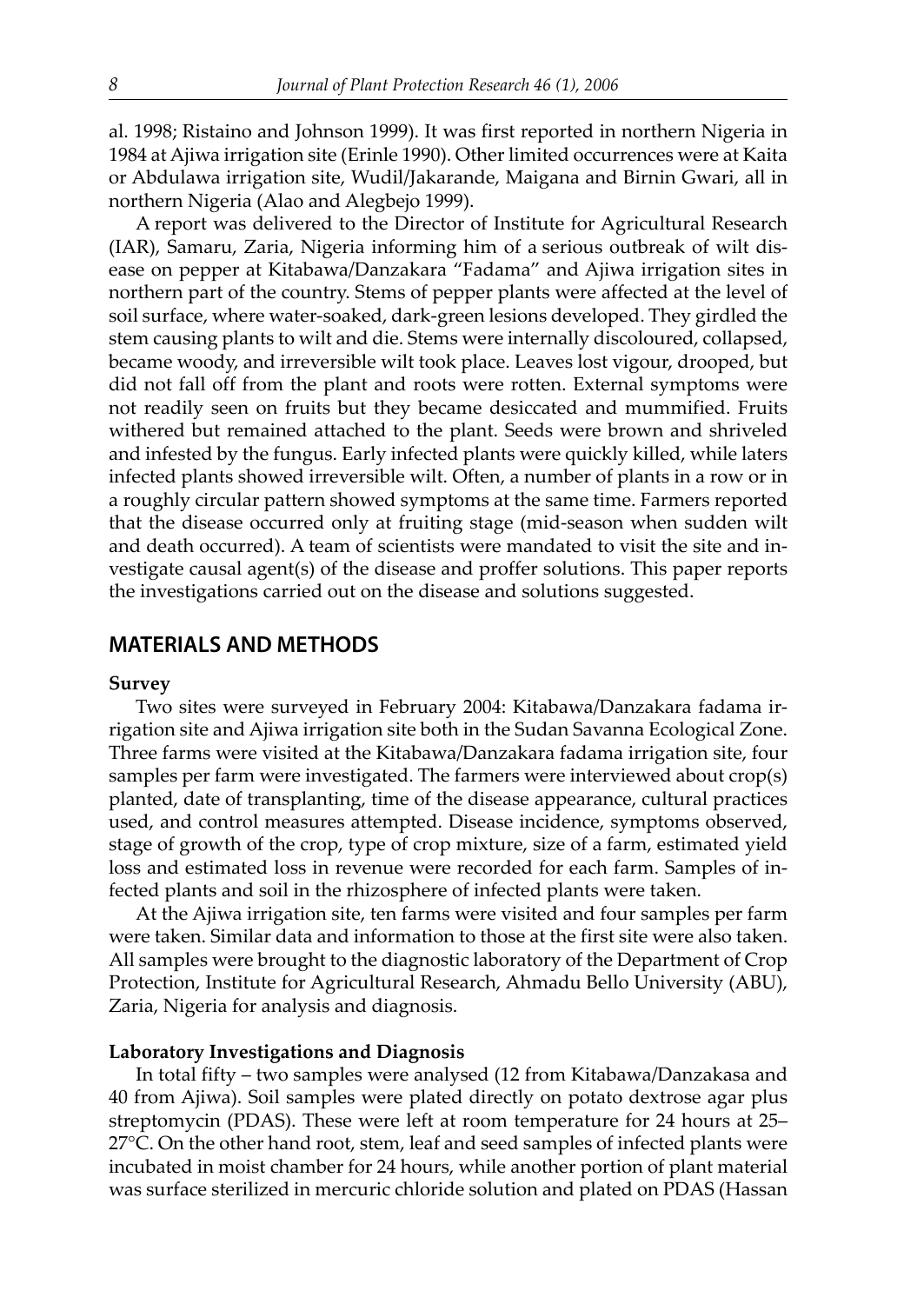et al. 1994; Larkin et al. 1995). The plates were examined under light microscope after 24 hours. Fungi associated with each plant part were identified.

Nematodes associated with roots and root rhizosphere were determined using a combined method of Cobb's sieving (Cobb 1918) and decanting performed with Baermann trays. The type of nematodes and their population per unit of soil were recorded.

## **RESULTS**

#### **Survey**

Infection occurred in February when atmospheric conditions were becoming warm (25–30°C). Eggplant and okra intercropped with pepper at Ajiwa irrigation site were not affected by the disease.

#### **Economic Importance of the Disease**

At the Kitabawa/Danzakara irrigation site, Alhaji Bature's farm was sole cropped with "attarugu" pepper. The incidence of the disease was 45%. The one hectare (1 ha) crop was at fruiting stage. Estimated yield loss was 900 (100 kg bags) of fruits. Loss in revenue was  $\mathbb{N}$  450 000.00/ha (USD 3 000.00/ha) (Table 1). Mallam Sa'adu's farm area was 1 ha and sole cropped with "attarugu" pepper. It was at fruiting stage. Disease incidence was 48% while yield loss was estimated at 960 (100 kg) bags of fruits, resulting in the loss in revenue of  $\mathbb{N}480000.00$  (USD 3 200.00/ha) (Table 1). The 0.8 ha farm of Mallam Shaibu was sole cropped with "attarugu" pepper and it was at fruiting stage. Disease incidence was 28%, loss in yield was estimated at 530  $(100 \text{ kg})$  bags of fruits, while loss in revenue was estimated at N 265 000.00/ha (USD 1 700.00/ha) (Table 1).

| Name of<br>farmer | Size of<br>farm<br>[ha] | Disease<br>incidence<br>[%] | Stage of<br>growth | Type<br>of crop<br>mixture | Yield loss [kg]   | Loss in<br>revenue/ha [N] |
|-------------------|-------------------------|-----------------------------|--------------------|----------------------------|-------------------|---------------------------|
| Alh. Bature       | 1.00                    | 45.00                       | fruiting           | sole<br>attarugu           | 900 (100 kg bags) | 450000<br>(USD 3000)      |
| Mal. Sa'adu       | 1.00                    | 48.00                       | fruiting           | sole<br>attarugu           | 960 (100 kg bags) | 480000<br>(USD 3200)      |
| Mal. Shaibu       | 0.8                     | 28.00                       | fruiting           | sole<br>attarugu           | 530 (100 kg bags) | 265000<br>(USD 1700)      |

Table 1. Incidence of basal stem rot and wilt of pepper (*Phytophthora capsici*) at Kitabawa/Danzakara fadama irrigation site, Nigeria in February, 2004

100 kg bag of pepper fruit was  $\approx 500.00$  $1$  USD =  $\cancel{ }$   $\approx 150.00$ 

The total area put to "tattasai" pepper production at the Ajiwa irrigation site was about 15 ha. This was owned by 20 farmers. The area was partly sole cropped or intercropped with garden eggplant or okra. Garden eggplant and okra were not infected by the disease. Pepper was at fruiting stage, incidence of the disease was 98%, yield loss was estimated at about  $\mathbb{N}$  9,600 (100 kg bags), and loss in revenue was estimated at about  $\mathbb{N}$  9.8 million (USD 65300.00) (Table 2).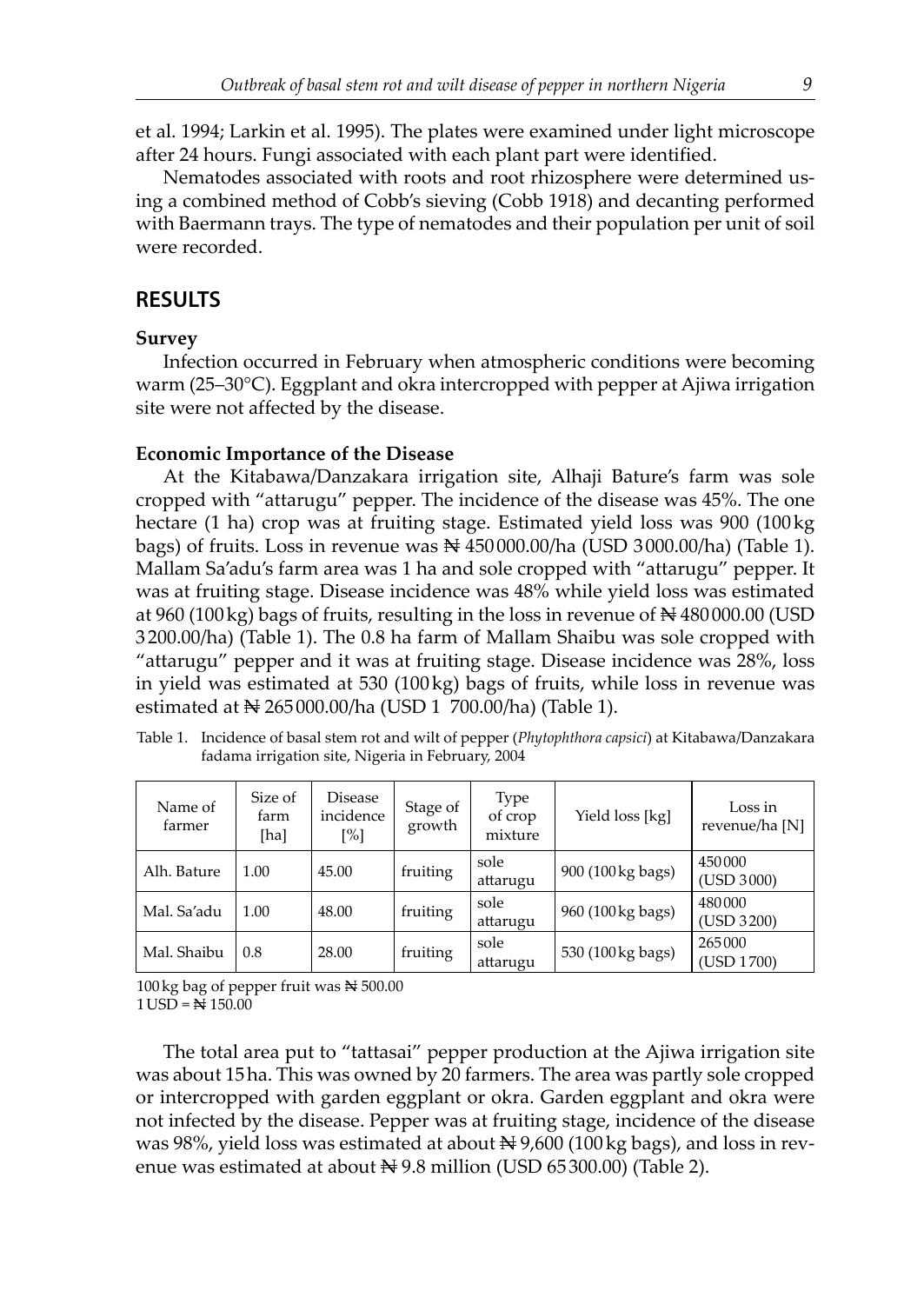| Name of<br>farmer | Disease<br>incidence<br>[%] | Stage of<br>growth | Type of crop<br>mixture | Size of<br>farm [ha] | Yield loss [kg]    | Loss in<br>revenue/<br>ha [N] |
|-------------------|-----------------------------|--------------------|-------------------------|----------------------|--------------------|-------------------------------|
| Group of          | 98.00                       | fruiting           | sole tattasai,          | 15.00                | 19600 (100 kg bag) | 9.80                          |

million

pepper/garden eggplant; pepper/okra, etc

Table 2. Incidence of basal stem rot and wilt of pepper (*Phytophthora capsici*) at Ajiwa irrigation site, Nigeria in February, 2004

100 kg bag of pepper fruit was  $\approx 500.00$  $1 \text{USD} = \frac{1}{2} 150.00$ 

farmers

#### **Laboratory Investigations and Diagnosis**

This was done in the Plant Pathology Laboratory of the Institute. The fungi associated with each plant part are indicated in Table 3. *P. capsici* was associated with soil rhizosphere around roots, roots, stems, leaves and seeds of infected pepper plants. In addition *Fusarium* sp. was isolated from stems and leaves while *Rhizopus* sp. was isolated from seeds only (Table 3).

Table 3. Fungi associated with pepper samples collected at Dutsinma and Ajiwa, Katsina state, Nigeria

| Plant part  | Associated fungi                | Frequency of isolation |
|-------------|---------------------------------|------------------------|
| Soil        | Phytophthora capsici            | all samples            |
| Root        | P. capsici                      |                        |
| <b>Stem</b> | P. capsici, Fusarium oxysporium |                        |
| Leaf        | Aspergillus flavus              |                        |
| Seed        | P. capsici, F. oxysporium,      |                        |
|             | P. capsici, Rhizopus stolonifer |                        |

A very high population of nematodes were found in soil rhizosphere of the roots and roots of pepper plants sampled (Table 4). *Meloidogyne incognita* (800 larvae/500 cc of soil; 710 adults/100g of roots), *Helicotylenchus canalis* (570 / 500 cc of soil), *Scutellonema bradis* (240 / 500 cc of soil) and *Hoplolaimus indicus* (480 / 500 cc of soil). *M. incognita* is an endoparasite while the other nematodes are ectoparasites.

Table 4. Nematodes associated with the pepper samples collected at Dutsinma and Ajiwa in Katsina state, Nigeria

| Nematode                | Population density        | Nature       | Frequency of<br>isolation |
|-------------------------|---------------------------|--------------|---------------------------|
| Meloidogyne incognita   | 710 adults/100 g of roots | endoparasite | all samples               |
| Helicotylenchus canalis | 570 adults/500 cc of soil | ectoparasite |                           |
| Scutellonema bradis     | 240 adults/500 cc of soil | ectoparasite |                           |
| Hoplolaimus indicus     | 480 adults/500 cc of soil | ectoparasite |                           |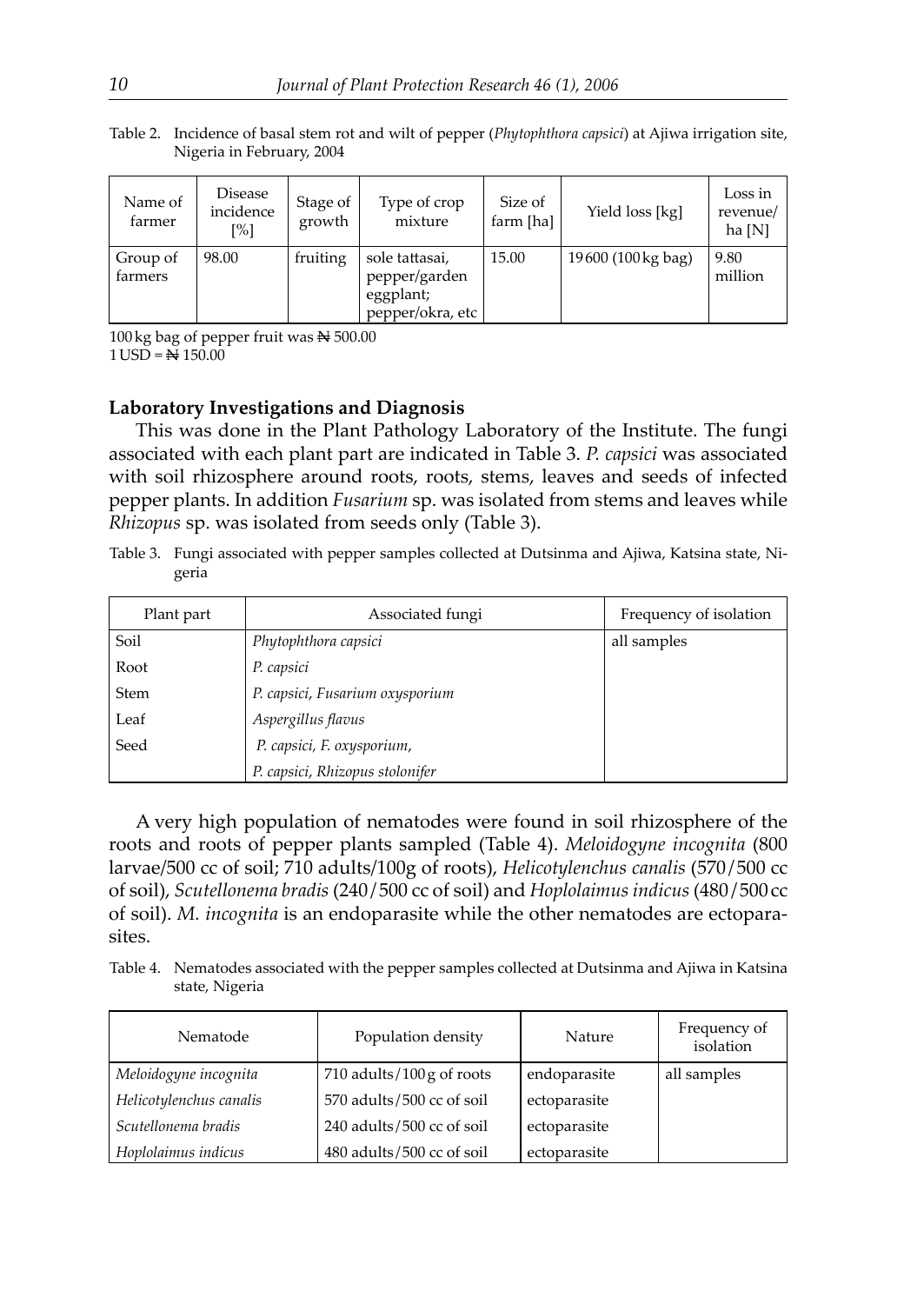#### **DISCUSSION**

The study indicated that the fungus responsible for basal stem rot and wilt disease of pepper at Kitabawa/Danzakara and Ajiwa irrigation sites is *P. capsici* (Alegbejo and Erinle 1999; Ristaino and Johnson 1999; Anonymous 2003a, b). The fungus is soil-and seed-borne and is known to cause low and delimited pattern of wilted plants as encountered in this study (Peter et al. 1984; Anonymous 2003a, b). The pathogen was probably introduced into virgin soils in the affected areas through infected seeds planted by farmers each year (Café and Dunway 1996; Ristaino and Johnson 1999; Anonymous 2003a, b). This process may contribute to the increase of fungal inoculum each year. Irrigation water will readily move the inoculum from infected plots to healthy ones (Rista et al. 1995; Café et al. 1995). The pathogen is probably temperature-sensitive, hence its occurrence every February of the year (fruiting stage) when atmospheric temperature increases due to gradual cessation of the cold period. It has been reported that favourable conditions for the fungus are wet soils and prolonged wet periods with air temperatures of 24–29°C (Anonymous 2003b). These conditions are met under irrigation at Katsina state as from mid-February each year.

The presence of ecto- and endoparasitic nematodes such as *M. incognita*, *Helicotylenchus* spp., *Sculellonema* spp. and *Hoplolaimus* spp. will create wounds on pepper roots for easy entry of the pathogen (Anandaraj et al. 1996). The presence of *Fusarium* spp. in leaves will also aggravate the disease. Severity of the disease may also increase due to *Fusarium*-nematode interaction.

The following measures are recommended for controlling the disease:

#### **Cultural**

Avoid continuous production of pepper on the same piece of land to discourage build-up of the pathogen(s) in the soil. Rotate pepper with non-hosts of the pathogen such as onion, sweet potato, etc. (Ristaino et al. 1997). Avoid poorly drained fields for growing pepper. Plant the crop on a ridge, or better still on raised, dome-shaped beds to provide better soil drainage. Avoid using overhead irrigation. Seedbed hygiene will prevent carrying over the disease from seed beds to the field. Early infected plants should be removed and burnt. Early transplanting (October – early November) may help the crop to escape early infection and thereby reduce severity of the disease.

The use of resistant/tolerant pepper cultivars is useful and cost-effective. Only seeds harvested from healthy plants should be used for planting in the next season. Crop residues should be burnt after harvest.

#### **Chemical**

Dress pepper seeds with fungicides such as Apron Plus at the rate of 1:100 (w/w) before sowing (Matheron and Matejka 1995). This will help to control the disease right from seedbed. Spray pepper fields with Benlate at the rate of 30 g in 20 litres of water at weekly intervals right from mid-January. Use poultry manure as fertilizer (Kim et al. 1997). The gas released will fumigate fungi and nematodes. A combination of some of the above control measures (integrated pest management – IPM) will be most effective (Daniel and Falk 1994).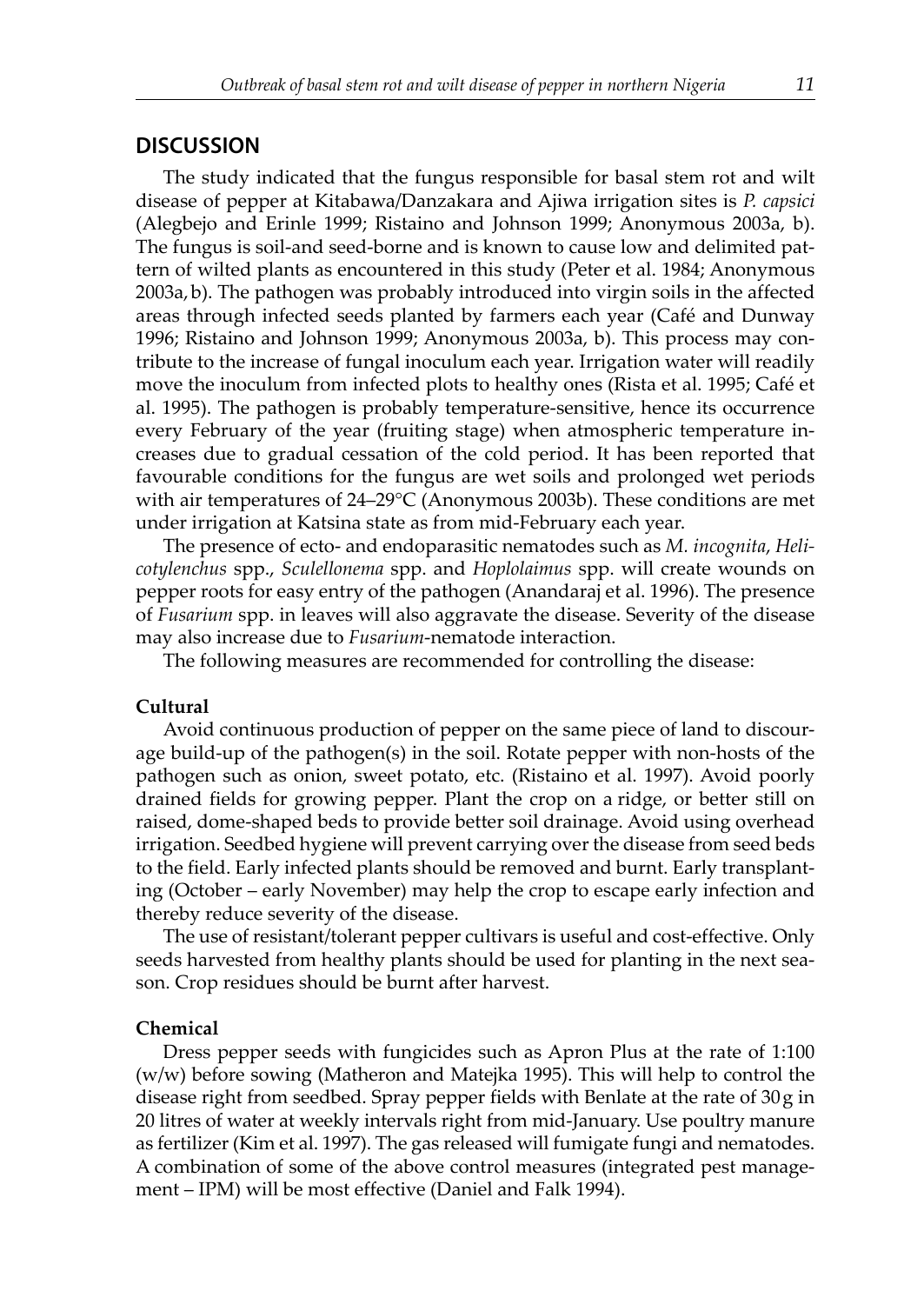## **ACKNOWLEDGEMENTS**

The permission granted by the Director of Institute for Agricultural Research, Samaru, Zaria to conduct the survey is gratefully acknowledged. Thanks to the management of Katsina Agricultural and Rural Development Authority for funding the conduct of the survey. Technical assistance of Mallam Tanimu Usman of the Diagnostic Laboratory Department of Crop Protection, Institute for Agricultural Research, Ahmadu Bello University, Zaria, Nigeria is acknowledged.

### **REFERENCES**

- Alao S.E.L., Alegbejo M.D. 1999. Screening of pepper lines for resistance to *Phytophthora capsici* in northern Nigeria. Capsicum and Eggplant Newsl. 19: 105–108.
- Alcantara T.P., Bosland P.W. 1994. An inexpensive disease screening technique for foliar blight of chile pepper seedlings. Hort. Sci. 29: 1182–1183.
- Alegbejo M.D. Erinle I.D. 1999. Screening of advanced breeding pepper lines for resistance to basal stem rot and wilt. Capsicum and Eggplant Newsl. 19: 109–110.
- Anandaraj M., Ramana K.V., Sarma Y.R. 1996. Sequential inoculation of *Phytophthora capsici, Radopholus similis* and *Meloidogyne incognita* in causing slow decline of black pepper. Indian Phytopath. 49: 297–299.
- Anonymous 2003a. Chile pepper and the threat of wilt diseases. Plant management Network. APS, St. Paul, Minnesota
- Anonymous 2003b. Vegetable crops (*Phytophthora* blight of cucurbit, pepper, tomato and eggplant). Vegetable MD Online Department of Plant Pathology, Ithaca, NY 14853.
- Barksdale T.H., Papavizas G.C., Johnson B.A. 1984. Resistance to foliar blight and crown rot of pepper caused by *Phytophthora capsici*. Plant Dis. 68: 506–509.
- Bosland P.W., Lindsey D.L. 1994. A seedling screen for phytophthora root rot of pepper, *Capsicum annuum*. Plant Dis. 75, p. 1048.
- Bosland P.W, Votava E.J. 2000. Peppers: vegetable and spice capsicums. Crop production science in Horticulture Series No. 12. CABI Publishing, United Kingdom., 204 pp.
- Café F.A.C., Duniway J.M. 1996. Effect of location of drip irrigation emitters and position of *Phytophthora capsici* infections in roots on root rot of pepper. Phytopathology 86: 1364–1369.
- Café F.A.C., Duniway, J.M., Davis R.M. 1995. Effects of the frequency of furrow irrigation on root and fruit rots of squash caused by *Phytophthora capsici*. Plant Dis. 79: 44–48.
- Chavez A.J.J., Zavaleta M.E., Teliz O.D. 1995. Integrated control of blight in pepper (*Capsicum annuum* L.) caused by the fungus *Phytophthora capsici* Leon, in the Valsequillo region, Puebla, Mexico. Fitopatologia 30: 47–55.
- Cobb N.A. 1918. Estimating the nematode population of the soil. Circ. Agric. Tech. Bureau for Plant Ident., USDA 1, 47 pp.
- Daniel I.R., Falk C.L.K. 1994. Economic comparison of *Phytophthora* root rot control methods. Crop Protec. 13: 331–336.
- Erinle I.D. 1990. Touring report to Ajiwa (Katsina) (Pepper wilt and other trials). Mimeograph, 5 pp.
- Hassan F., Khan M., Jan M. 1994. Isolation techniques for chillies root rot pathogen. Sar. J. l Agric. 10: 581–587.
- Jianhua L., Yuhong Y., Lopes C.A., Reifscheider F.J.B. 1998. Identification of sources of juvenile resistance in *Capsicum* spp. to *Phytophthora capsici*. Capsicum and Eggplant Newsl. 17: 64–65.